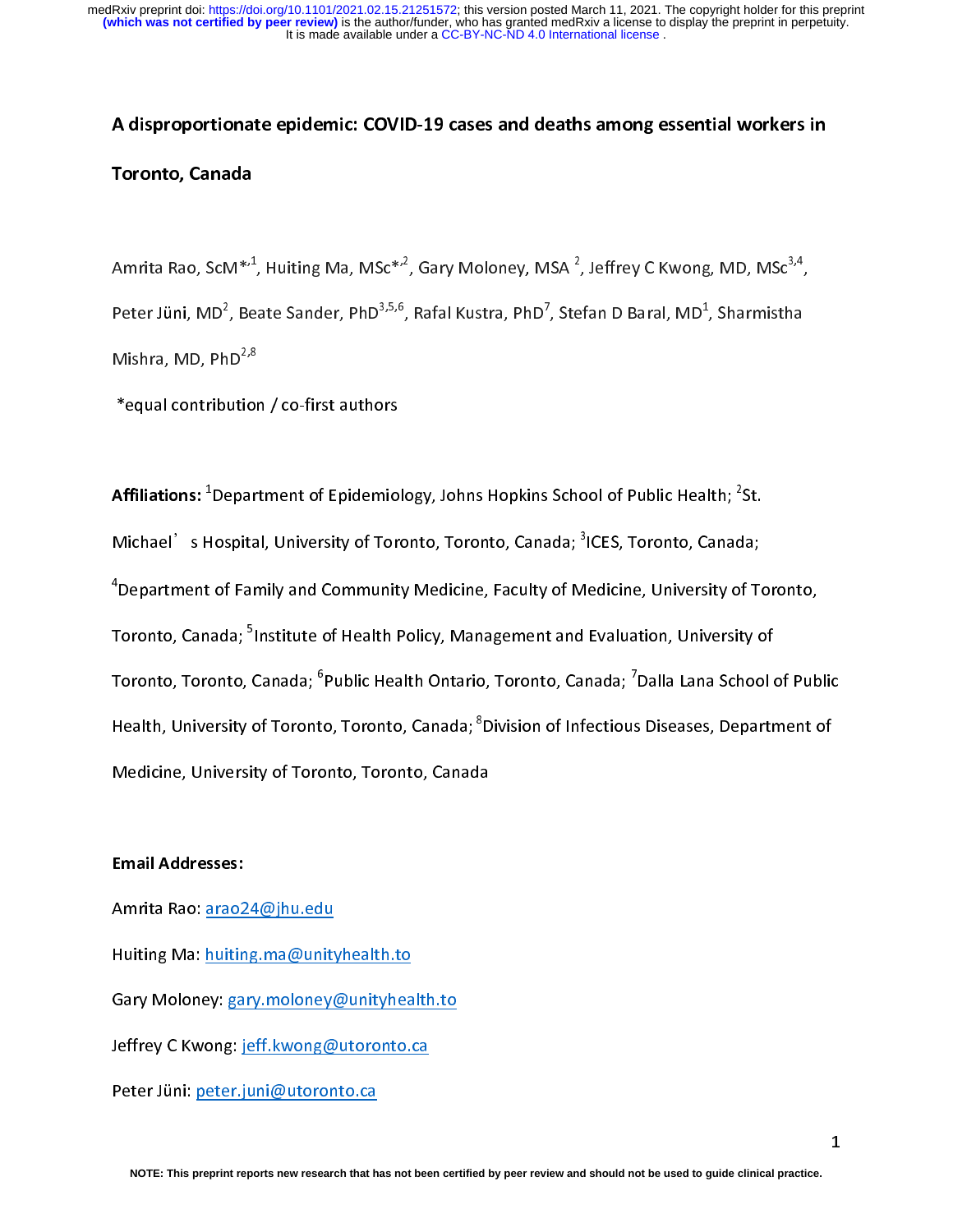$\begin{bmatrix} 1 \\ 2 \end{bmatrix}$ 

Rafal Kustra: <u>r.kustra@utoronto.ca</u><br>Stefan D Baral: <u>sbaral@jhu.edu</u><br>Sharmistha Mishra: <u>sharmistha.mishra@utoro</u> Stefan D Baral: <u>sbaral@jhu.edu</u><br>Sharmistha Mishra: <u>sharmistha.mis</u><br>Corresponding Author: Stefan D Baran <u>Stefan D Jamesa</u><br>Sharmistha Mishra: <u>sharmistha.</u><br>Corresponding Author:<br>Sharmistha Mishra. MD. PhD

## Corresponding Author:

Sharmistha Mishra, MD, PhD<br>Sharmistha Mishra, MD, PhD<br>Mailing address: Room 315. MAP Centre for Urban He Sharmistha Mishra, MD, PhD<br>Mailing address: Room 315, MAP Centre for Urban Health Solutions, Li Ka Shing Knowledge<br>Institute, 209 Victoria St., Toronto, ON Canada M5B 1T8<br>Email: <u>sharmistha.mishra@utoronto.ca</u>

Mailing address: Room 31, Mark Tentre for Urban Health Solution, Link Sing Knowledge<br>Institute, 209 Victoria St., Toronto, ON Canada M5B 1T8<br>Email: <u>sharmistha.mishra@utoronto.ca</u><br>Word Count: 932

Institute, 2008<br>Institute, 2009<br>Institute, 2009<br>Institute, 2009<br>Institute, Toronto, ON Canada March 2009<br>Institute, 2009<br>Institute, 2009<br>Institute, 2009<br>Institute, 2009<br>Institute, 2019<br>Institute, 2019

Email: Sharmistha.com<br>Email: Sharmistha.com<br>Email: Sharmistha.com<br>Autoronto.com  $\overline{a}$ Word Count: 932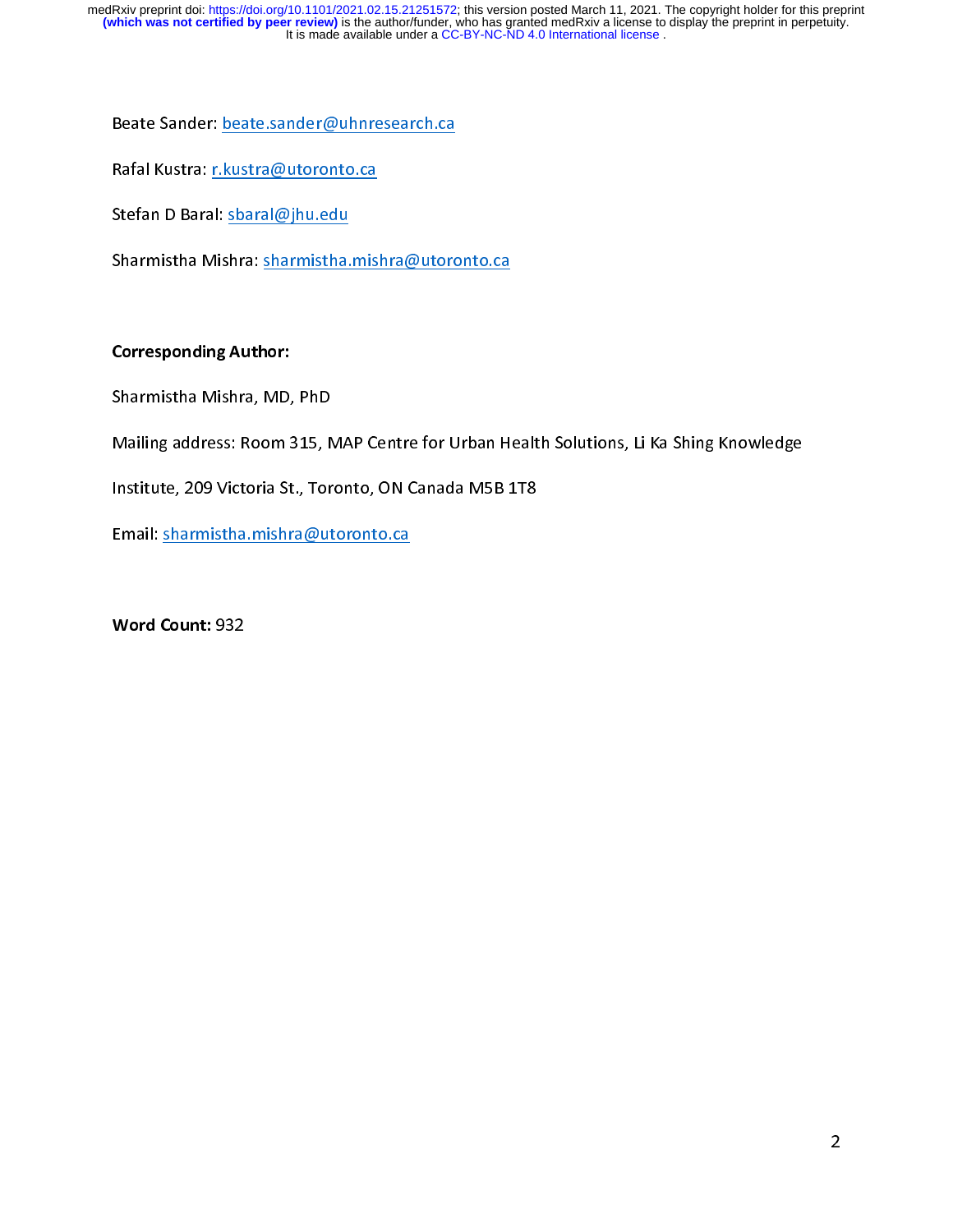# |<br>|<br>| List of Abbreviations

DA: dissemination areas<br>IQR: interquartile range DA: dissemination areas<br>IQR: interquartile range

IQW: interquartile range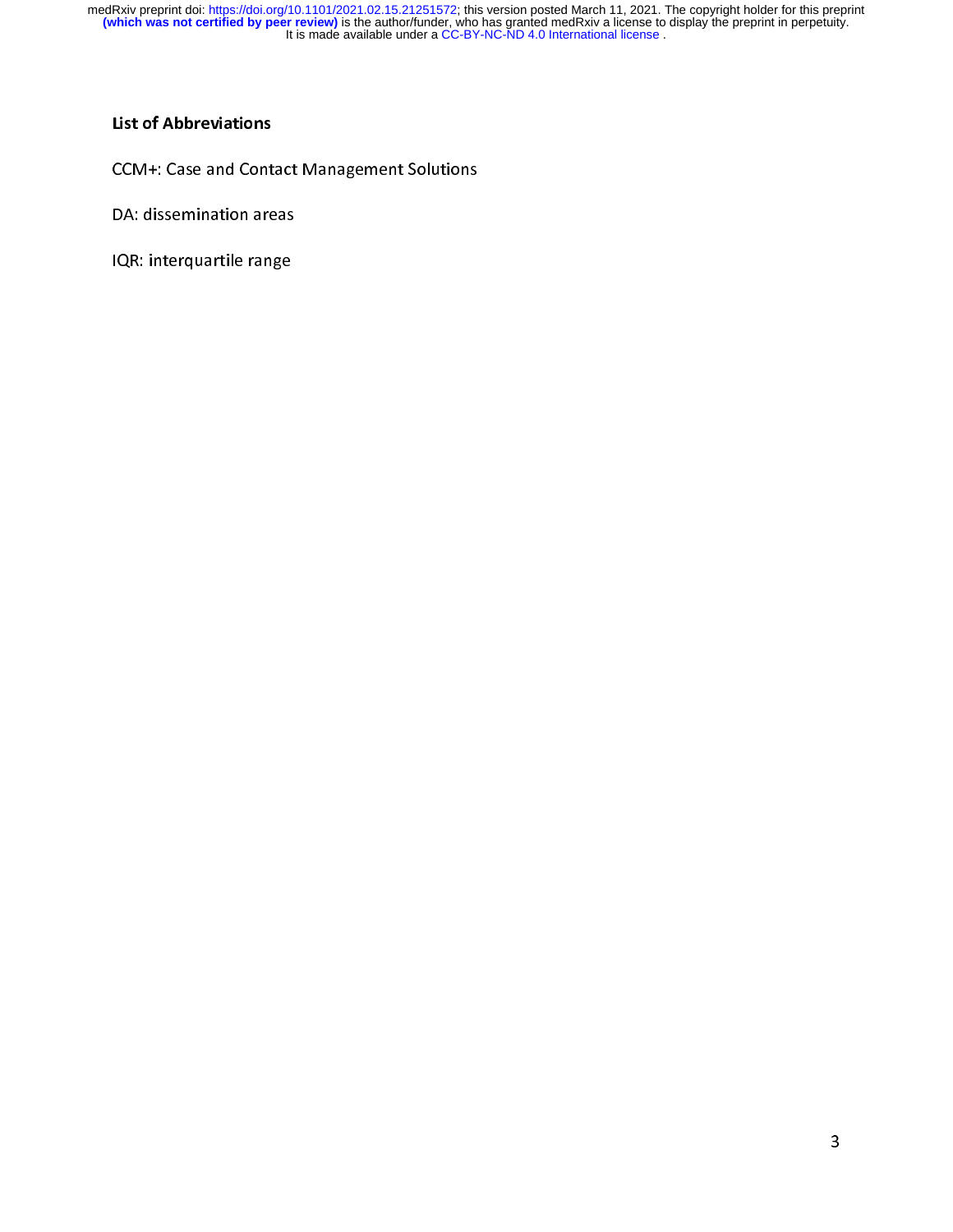*A* </ ・・ 下 vs ( く Abstract<br>Shelter-in-place mandates and closure of non-essential businesses have been central to COVID- $(N=74,477)$  and deaths  $(N=2319)$ , and census data for neighborhood-level attributes. population in Canada are employed in occupations that do not allow for remote work<br>suggesting potentially limited impact of some of the strategies proposed to mitigate CO<br>acquisition and onward transmission risks and assoc population and onward transmission risks and associated morbidity and mortality. We<br>acquisition and onward transmission risks and associated morbidity and mortality. We<br>compared per-capita rates of COVID-19 cases and death suggesting potentially interacting in production and onward transmission risks and associated morbidity and mortality. We<br>compared per-capita rates of COVID-19 cases and deaths from January 23, 2020 to January 24,<br>2021, ac required per-capita rates of COVID-19 cases and deaths from January 23, 2020 to January 20121, across neighborhoods in Toronto by proportion of the population working in essentices. We used person-level data on laboratory-2021, across neighborhoods in Toronto by proportion of the population working in essential<br>services. We used person-level data on laboratory-confirmed COVID-19 community cases<br>(N=74,477) and deaths (N=2319), and census dat Exercices. We used person-level data on laboratory-confirmed COVID-19 community cases<br>(N=74,477) and deaths (N=2319), and census data for neighborhood-level attributes.<br>Cumulative per-capita rates of COVID-19 cases and dea (N=74,477) and deaths (N=2319), and census data for neighborhood-level attributes.<br>Cumulative per-capita rates of COVID-19 cases and deaths were 3-fold and 2.5-fold higher<br>respectively, in neighborhoods with the highest v (Cumulative per-capita rates of COVID-19 cases and deaths were 3-fold and 2.5-fold hirespectively, in neighborhoods with the highest versus lowest concentration of essen workers. Findings suggest that the population who co respectively, in neighborhoods with the highest versus lowest concentration of essential<br>workers. Findings suggest that the population who continued to serve the essential needs c<br>society throughout COVID-19 shouldered a d respectively, in neighborhoods workers. Findings suggest that the population who continued to serve the essential need<br>society throughout COVID-19 shouldered a disproportionate burden of transmission and<br>deaths. Taken toge society throughout COVID-19 shouldered a disproportionate burden of transmission and<br>deaths. Taken together, results signal the need for active intervention strategies to<br>complement restrictive measures to optimize both th deaths. Taken together, results signal the need for active intervention strategies to<br>complement restrictive measures to optimize both the equity and effectiveness of COVID<br>responses.<br>We show the equity and effectiveness o complement restrictive measures to optimize both the equity and effectiveness of (<br>responses. complement responses.<br>Complement restrictive measures to optimize both the effectiveness of COVID-1919<br>COVID-1919 responses.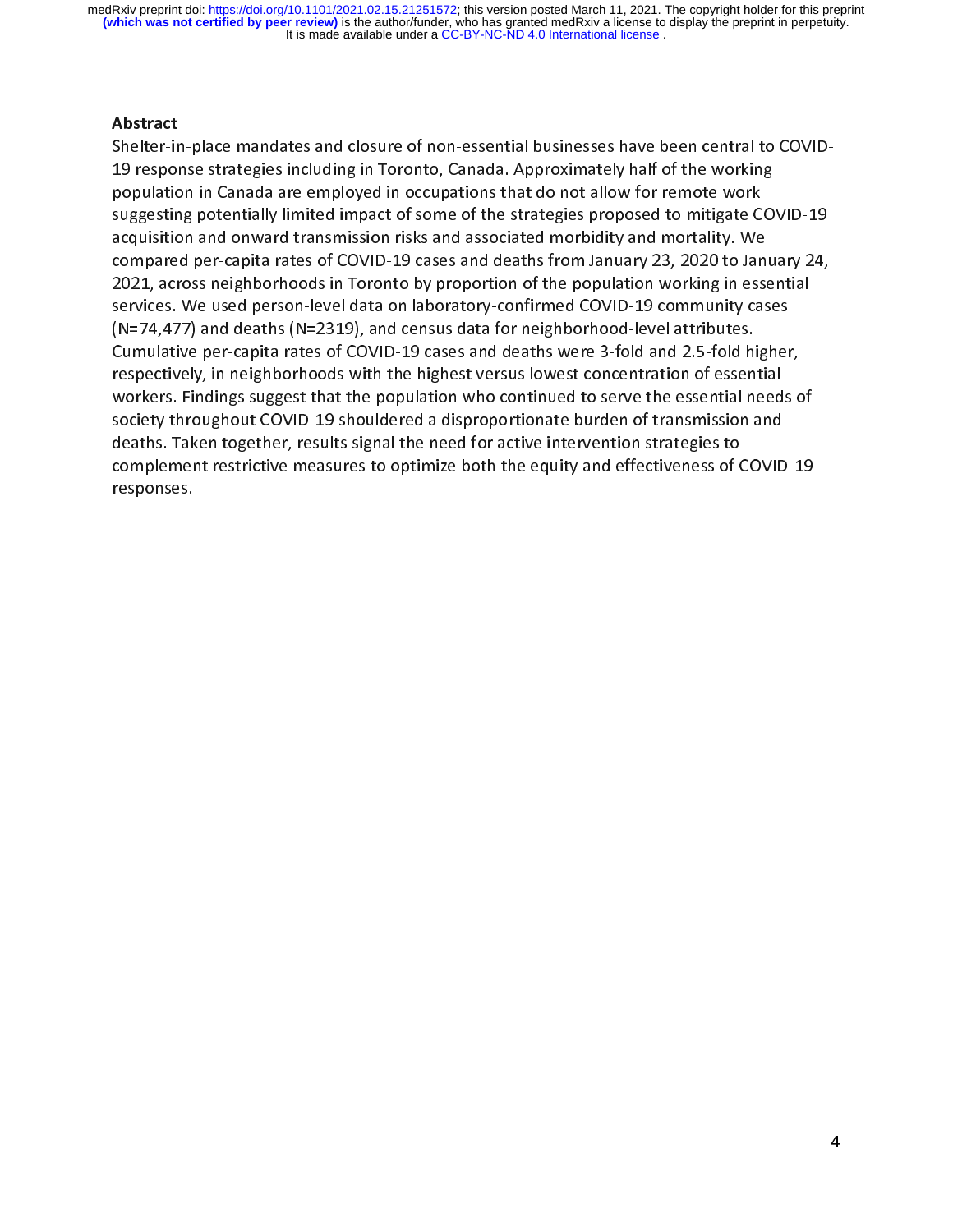#### Background

|<br>|<br>|<br>| The COVID as of February 23, 2021.(1) In addition to testing and isolation, shelter-in-place<br>
mandates and the closure of non-essential businesses aiming to reduce contacts have been<br>
central to Toronto's COVID-19 response COVID and the closure of non-essential businesses aiming to reduce contacts have l<br>Contral to Toronto's COVID-19 response. However, many businesses and services have<br>deemed essential to support the general needs of society central to Toronto's COVID-19 response. However, many businesses and services have been<br>deemed essential to support the general needs of society. Specifically, Public Safety Canada<br>defines "essential workers" as working in central to Toronto's Corrective Corrective Covid-19 response.<br>
deemed essential to support the general needs of society. Specifically, Public Safety Canada<br>
defines "essential workers" as working in one of ten critical inf defines "essential workers" as working in one of ten critical infrastructure sectors, including<br>health, food, transportation, and manufacturing.(2) As of April 2020, an estimated 40% of th<br>working population in Canada were dealth, food, transportation, and manufacturing.(2) As of April 2020, an estimated 40% of th<br>working population in Canada were essential workers employed in occupations not amenabl<br>to remote work, with the lowest likelihoo health, food, transportant in Canada were essential workers employed in occupations not amenable<br>to remote work, with the lowest likelihood of remote work among lower income households.(<br>Thus, it has been suggested that sh to remote work, with the lowest likelihood of remote work among lower income households.<br>
Thus, it has been suggested that shelter-in-place mandates may be insufficient at protecting<br>
essential workers from COVID-19 and as Thus, it has been suggested that shelter-in-place mandates may be insufficient at protecting<br>essential workers from COVID-19 and associated morbidity and mortality. In this study, we<br>evaluated the relationship between per-Thus, it has been suggested that shelter-in-place manufacterin, we intuited at protecting<br>essential workers from COVID-19 and associated morbidity and mortality. In this study, we<br>evaluated the relationship between per-cap essential workers from COVID-19 and associated morbidity and mortality. In this study, we<br>evaluated the relationship between per-capita rates of COVID-19 cases and deaths and the<br>proportion of the population working in ess evaluated the relationship between per-capital values of COVID-19 cases and a seath and the the<br>proportion of the population working in essential services across neighborhoods in Toronto<br>Canada.<br>Methods proportion of the population working in essential services across neighborhoods in Toronto,<br>Canada.<br>We used Case and Contact Management Solutions (CCM)+ person-level data on laboratory-

#### Methods

Canada.<br>Methods<br>We used Case and Contact Management Solutions (CCM)+ person-level data on laboratory-<br>confirmed COVID-19 cases and deaths, and the Statistics Canada 2016 Census data for 2021 in Toronto. Toronto has a population 2,731,571 including 51.5% who self-identify as confirmed COVID-19 cases and about any papel comprised community cases and deaths.<br>The statistics Community cases and deaths, and thus excluding long-term care residents, reported between January 23, 2020 and January<br>2021 thus excluding long-term care residents, reported between January 23, 2020 and January 24,<br>2021 in Toronto. Toronto has a population 2,731,571 including 51.5% who self-identify as  $t_{\text{max}}$  for the residents, reported between  $\text{max}$ ,  $\text{max}$  and  $\text{max}$ ,  $\text{max}$ ,  $\text{max}$ ,  $\text{max}$ ,  $\text{max}$ ,  $\text{max}$ ,  $\text{max}$ ,  $\text{max}$ ,  $\text{max}$ ,  $\text{max}$ ,  $\text{max}$ ,  $\text{max}$ ,  $\text{max}$ ,  $\text{max}$ ,  $\text{max}$ ,  $\text{max}$ ,  $\text{max}$ ,  $2022$  in Toronto has a population  $2,71,72$  including  $31.571$  including  $31.571$  including  $31.571$ 

5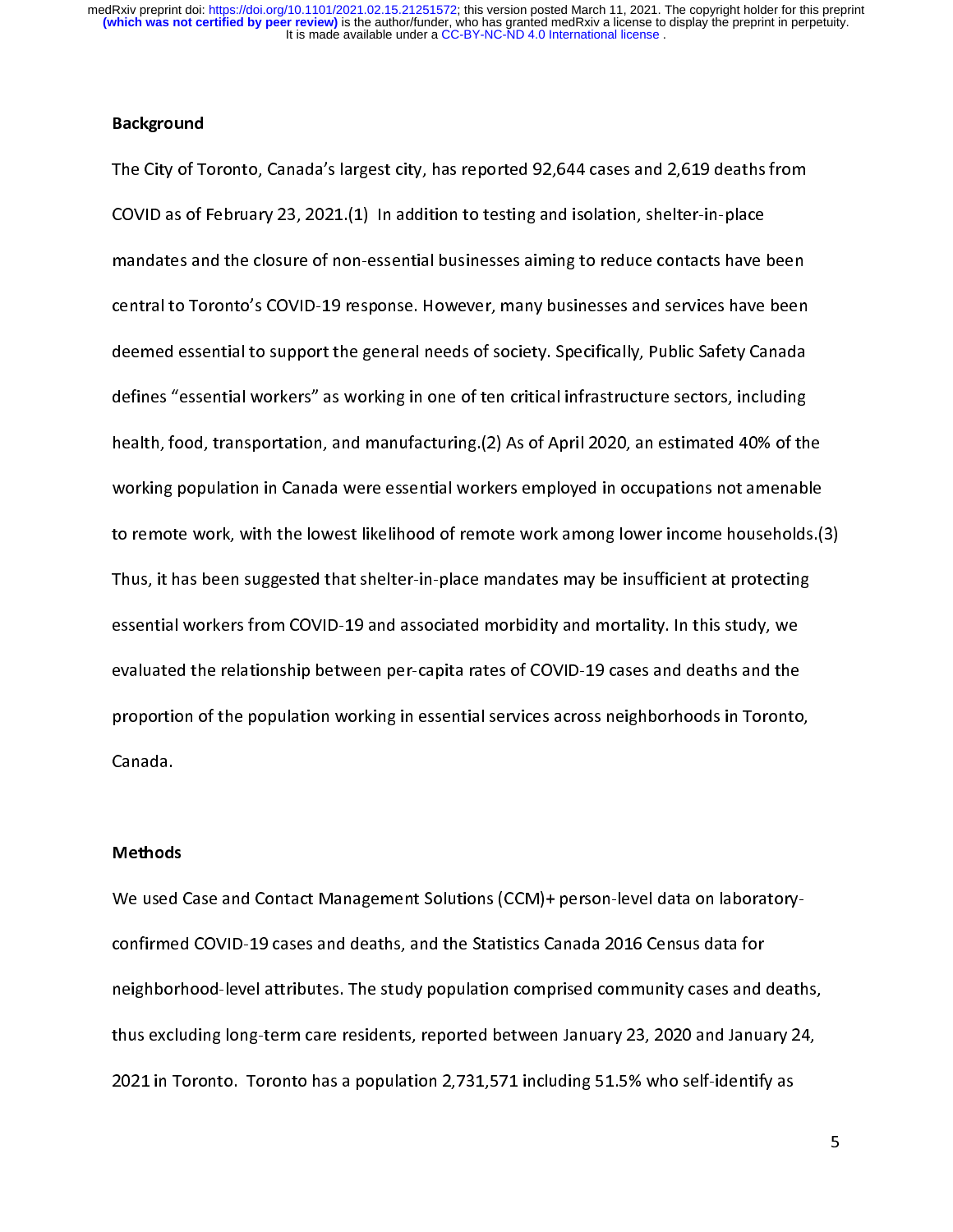\<br>{<br>} areas including approximately 400-700 individuals into tertiles by ranking the proportion of<br>population in each DA working in essential services (health, trades, transport, equipment,<br>manufacturing, utilities, sales, servi population in each DA working in essential services (health, trades, transport, equipment,<br>manufacturing, utilities, sales, services, agriculture). Strata 1, 2, and 3 comprised DAs across<br>which a median of 27.8% (inter-qua population in each DA sales, services, agriculture). Strata 1, 2, and 3 comprised DAs acros<br>manufacturing, utilities, sales, services, agriculture). Strata 1, 2, and 3 comprised DAs acros<br>which a median of 27.8% (inter-qua which a median of 27.8% (inter-quartile range [IQR] 23.4-31.5%), 44.7% (IQR 40.0%-50.0%), and<br>62.9% (IQR 58.4%-68.0%) of the population, respectively, worked in essential services. We<br>generated per-capita daily epidemic cu which a median of 27.8% (inter-quartile range [IQR] 23.4-31.5% (inter-quartile ratio 23.5%), and<br>62.9% (iQR 58.4%-68.0%) of the population, respectively, worked in essential services. We<br>generated per-capita daily epidemic generated per-capita daily epidemic curves using 7-days rolling averages for cases and for<br>deaths, and cumulative per-capita rates using census-reported population of each DA. The<br>of report to public health for both COVIDdeaths, and cumulative per-capita rates using census-reported population of each DA. The<br>of report to public health for both COVID-19 cases and deaths were used for per-capita rat<br>calculations. deaths, and cumulative per-capita rates using central reported population of report to public health for both COVID-19 cases and deaths were used for per-capita rate<br>calculations.<br>Findings calculations.<br>
Findings<br>
COVID-19 was initially concentrated in stratum 1 (lowest essential workers). By early April. p

**Findings<br>COVID-19 wa<br>capita cases v** rmani<sub>gs</sub><br>COVID-19<br>capita ca<br>period of<br>restrictio 26). By the end of the study period, cumulative rates of cases per 100,000 were 1332, 2495, period of closure of non-essential services (first lockdown March 17 to May 18, second major<br>period of closure of non-essential services (first lockdown March 17 to May 18, second major<br>restriction November 23 to December period of November 23 to December 25, and a more stringent lockdown starting on Decemb<br>26). By the end of the study period, cumulative rates of cases per 100,000 were 1332, 2495,<br>and 4355 in strata 1, 2, and 3, respectivel 26). By the end of the study period, cumulative rates of cases per 100,000 were 1332, 2495,<br>and 4355 in strata 1, 2, and 3, respectively; representing a 1.9-fold and 3.3-fold higher rate than<br>stratum 1 (Figures 1C & D). 26). By the stratum 1 (Figures 1C & D).<br>26). By the stratum 1 (Figures 1C & D).<br>26). By the end of the stratum 2 and 3. By the end of the

stratum 1 (Figures 1C & D).<br>Per-capita COVID-19 deaths were similarly concentrated in strata 2 and 3. By the end of the<br>study period (Figure 1B), cumulative rates of death per 100,000 in strata 1, 2, and 3 were 49. stratum 1 (Figures 1C & D).<br>Per-capita COVID-19 deaths<br>study period **(Figure 1B),** cu  $\frac{1}{2}$ Per-capita COVID-19 deaths were similarly concentrated in strata 1 and or  $\gamma$  are end of the end of the end of the end of the end of the end of the end of the end of the end of the end of the end of the end of the end of study period (Figure 1B), cumulative rates of death per 100,000 in strata 1, 2, and 3 were 49,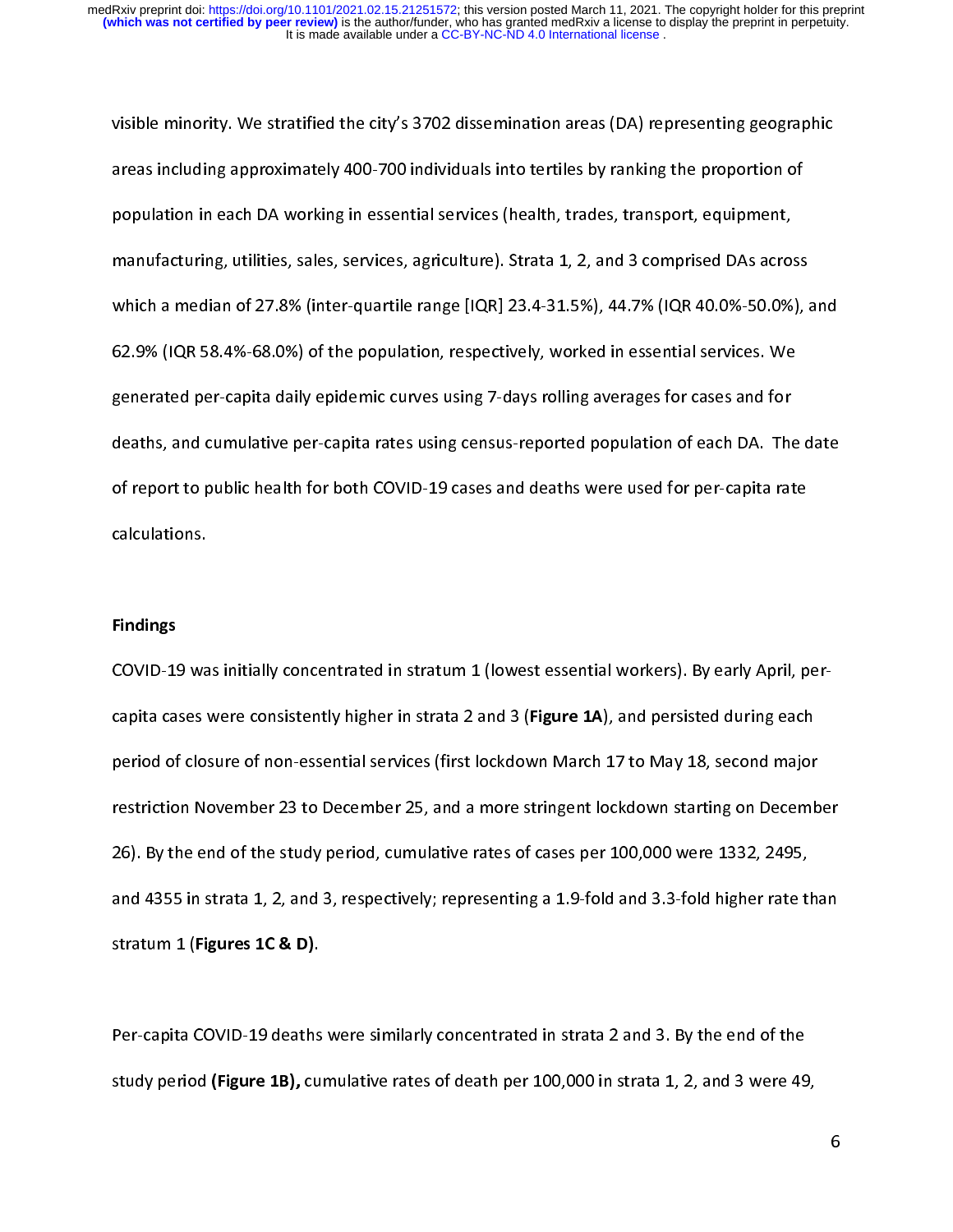}<br>|<br>|} (Figures 1C & D). The number of daily per capita cases among stratum 2 was consistently<br>between strata 1 and 3. Daily per-capita deaths fluctuated over the course of the outbrea<br>demonstrating similarities with stratum 3 du (Figures 1C & D). The number of daily per capita cases among stratum 2 was consistently<br>between strata 1 and 3. Daily per-capita deaths fluctuated over the course of the outbrea<br>demonstrating similarities with stratum 3 du between strata 1 and 3.2 Day to per-capital and course over the course of the course of,<br>demonstrating similarities with stratum 3 during the first lockdown and with stratum 1 durin<br>the second major restriction.<br>Discussion demonstration similarly similar second major restriction.<br>Discussion<br>In the context of shelter-in-place mandates, there have been disproportionate risks and

#### **Discussion**

the second major restriction.<br>Discussion<br>In the context of shelter-in-pla<br>consequences of COVID-19 bo  $\frac{1}{3}$ In the context of COVID-19 borne by those living in neighborhoods with higher proportic<br>In the consequences of COVID-19 borne by those living in neighborhoods with higher proportic<br>In these occupations would not be amenabl essential workers. The results presented here are consistent with early studies highlighting that<br>these occupations would not be amenable to remote work, and thus people may experience<br>sustained contact rates irrespective these occupations would not be amenable to remote work, and thus people may experience<br>sustained contact rates irrespective of restrictive measures. (3) Many of these occupations<br>afford lower wages and are often held by pe these occupations would not be amenable to remote these, you allow people into you, any original sustained contact rates irrespective of restrictive measures.(3) Many of these occupations<br>afford lower wages and are often h afford lower wages and are often held by people hired as contractors with unclear labor rig<br>and generally lacking traditional employment benefits, such as paid sick leave.(4-6) Precari<br>financial conditions among many essen and generally lacking traditional employment benefits, such as paid sick leave. (4-6) Precarious<br>financial conditions among many essential workers further limit bargaining power to demand<br>adequate personal protective equip and generally lacking manufall employment and safe working limit bargaining power to demand<br>adequate personal protective equipment and safe working conditions from employers or<br>clients.(7, 8) Decreased beneficial impact of adequate personal protective equipment and safe working conditions from employers or<br>clients.(7, 8) Decreased beneficial impact of restrictive COVID-19 mitigation strategies is likely<br>compounded by increased likelihood tha and protection protective and safe working conditions from employers of<br>clients.(7, 8) Decreased beneficial impact of restrictive COVID-19 mitigation strategies is li<br>compounded by increased likelihood that lower income es compounded by increased likelihood that lower income essential workers also live in<br>multigenerational households, where an older parent or grandparent may be at a much higher<br>risk of morbidity or mortality.(4) multigenerational households, where an older parent or grandparent may be at a mu<br>risk of morbidity or mortality.(4)<br> multigenerational households, where an older parent or grandparent may be at a multigeneration<br>risk of morbidity or mortality.(4) risk of morbidity or mortality.(4)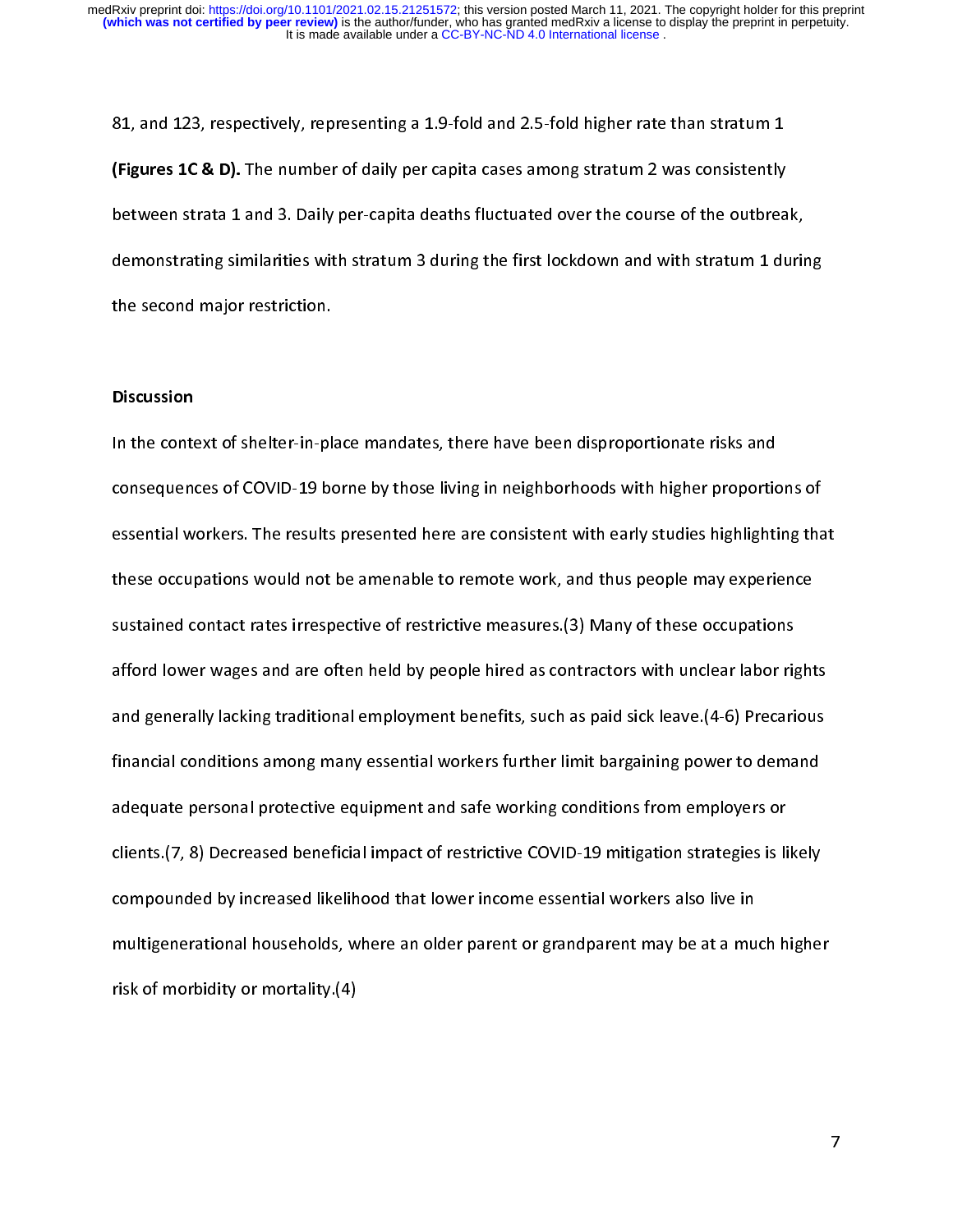ן<br>;<br>; Including shelter-in-place mandates. Moving forward necessitates policies and programs<br>actively protect workers in occupations that remain active in the context of lockdowns. P<br>and occupational health strategies could incl actively protect workers in occupations that remain active in the context of lockdowns. Public<br>and occupational health strategies could include primordial prevention aimed at keeping<br>COVID-19 out of essential workplaces in and occupational health strategies could include primordial prevention aimed at keeping<br>COVID-19 out of essential workplaces including through paid leave facilitating people to stay<br>home if they have symptoms or a known ex cOVID-19 out of essential workplaces including through paid leave facilitating people to s<br>home if they have symptoms or a known exposure; primary prevention designed to limit<br>transmission within the workplace such as onsi COVID-19 out of they have symptoms or a known exposure; primary prevention designed to limit<br>transmission within the workplace such as onsite rapid testing and improved access to<br>symptom assessments, and improved ventilati home in they have symptoms or a known exposure; primary prevention access to<br>transmission within the workplace such as onsite rapid testing and improved access to<br>symptom assessments, and improved ventilation; secondary pr symptom assessments, and improved ventilation; secondary prevention directed at lim<br>size of the outbreak including infection prevention and control measures including isola<br>mass testing, and cohorting; and tertiary prevent size of the outbreak including infection prevention and control measures including isolation,<br>mass testing, and cohorting; and tertiary prevention strategies targeted at limiting outbreak-<br>related mortality including tempo size of the onesting, and cohorting; and tertiary prevention strategies targeted at limiting outbreak-<br>related mortality including temporary housing support to prevent transmission to household<br>of essential workers.(9) Mor intersection of higher occupational and housing risks in these areas. related mortality, including temporary including support the specific allocation of COVID-19<br>vaccines to particularly burdened communities with more essential workers given the<br>intersection of higher occupational and housi vaccines to particularly burdened communities with more essential workers given the<br>intersection of higher occupational and housing risks in these areas.<br>In sum, these are data from a large urban center demonstrating that

vacuate to particularly a material communities with more essential workers given intersection of higher occupational and housing risks in these areas.<br>In sum, these are data from a large urban center demonstrating that the intersection of higher occupations and housing risk in these areas.<br>In sum, these are data from a large urban center demonstrating that<br>more essential workers who continued serving the needs of society of<br>disproportionatel In sum, these are data from a large urban center demonstrating that the communities with<br>more essential workers who continued serving the needs of society during COVID-19 have been<br>disproportionately affected by COVID-19 m disproportionately affected by COVID-19 morbidity and mortality. Ultimately, these results<br>suggest the need for active public and occupational health intervention strategies to<br>complement restrictive measures to optimize b suggest the need for active public and occupational health intervention strategies to<br>complement restrictive measures to optimize both the equity and effectiveness of COVID-19<br>responses. suggest the need for active public and occupational health intervention strategies to<br>complement restrictive measures to optimize both the equity and effectiveness of CC<br>responses. complement responses.<br>Complement responses of  $C$  optimize both the effectiveness of  $C$   $\mathcal{C}$  of  $C$ responses.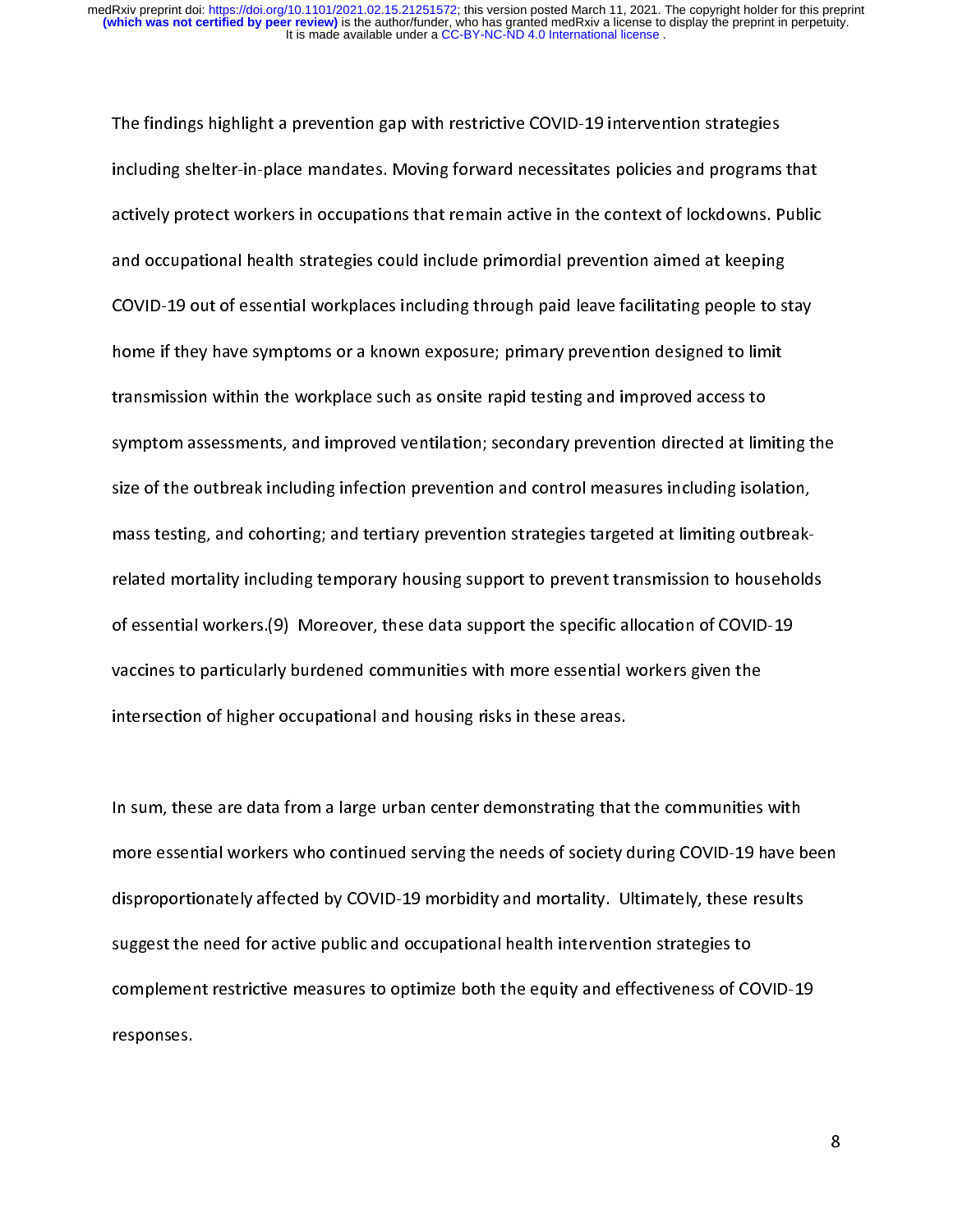## Ethics Approval

|<br>|<br>| The Study.<br>The Study.<br>Acknowledgements<br>Reported COVID-19 cases were obtained from the Contact Management Solutions (CCM)+ via

## Acknowledgements

,<br>Acknowled<br>Reported C<br>the Ontario Reported COVID-19 Modelling Consensus Table and Ontario Ministry of Health. We thank<br>Kristy Yiu (MAP Centre for Urban Health Solutions, St. Michael's Hospital) for support with data<br>management, and the Ontario Community He Kristy Yiu (MAP Centre for Urban Health Solutions, St. Michael's Hospital) for support with da<br>management, and the Ontario Community Health Profiles Partnership.<br>Funding Kristy Yiu (Mark Solutions) Sham Health Solutions, St. Michael's Hospital, Colompic Link Mark<br>Than Map Centre for Urban Health Solutions, St. Michael<br>This work was supported by the Canadian Institutes of Health Research (g

## Funding

Funding<br>This work was supported by the Canadian Institutes of Health Research  $\frac{1}{2}$ This work was supported by the Canadian Institutes of Health Research (grant no. VR5-1726 $\mu$ ).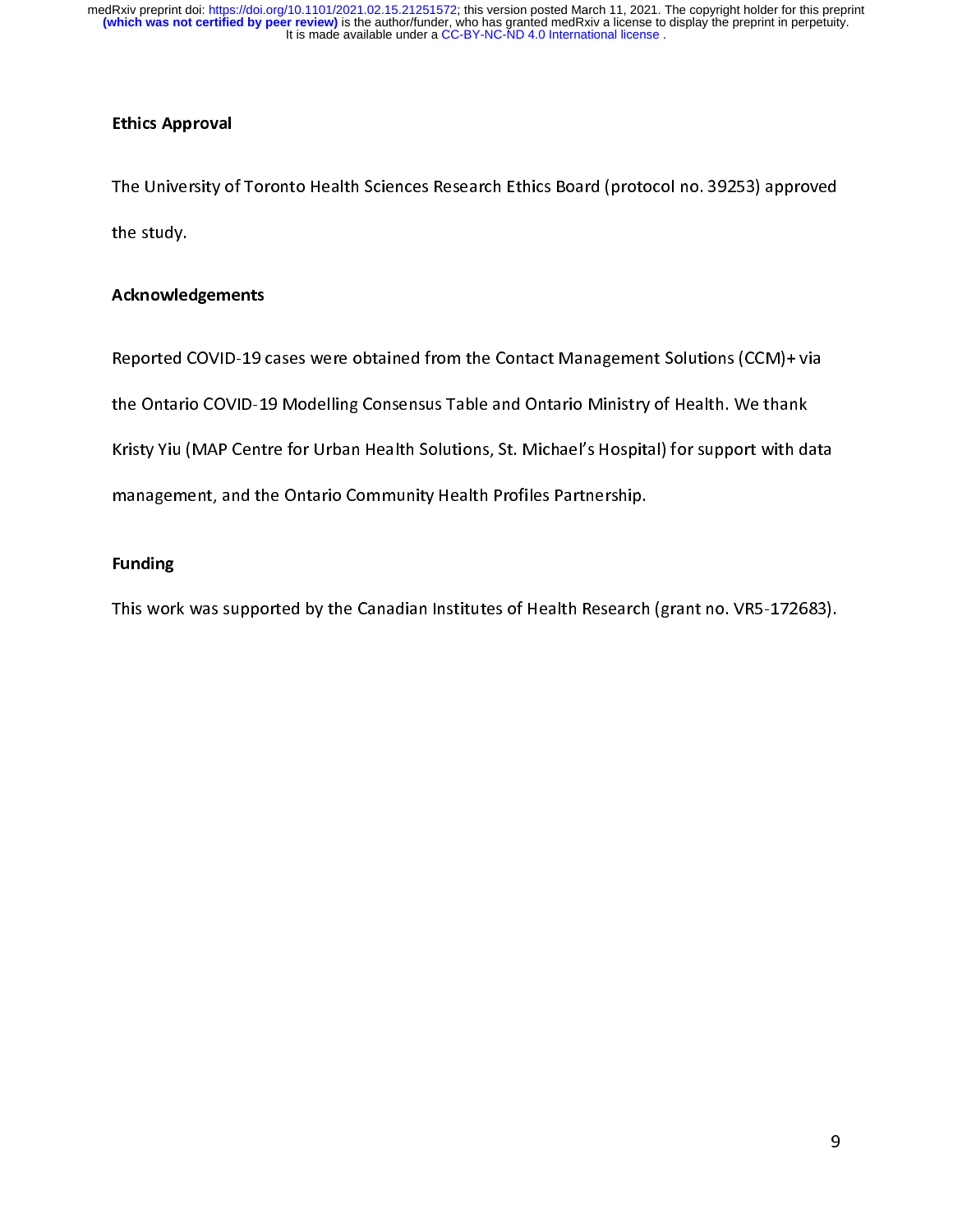## References

## $\overline{a}$

 $\frac{1}{2}$ Website

https://www.toronto.ca/home/covid-19/covid-19-latest-city-of-toronto-news/covid-19-status<br>
of-cases-in-toronto/.<br>
2. Public Safety Canada. Guidance on Essential Services and Functions in Canada During<br>
the COVID-19 Pandemi of-cases-in-toronto/. the COVID-19 Pandemic [Internet]. 2021. Available from:<br>
https://www.publicsafety.gc.ca/cnt/ntnl-scrt/crtcl-nfrstrctr/esf-sfe-en.aspx.<br>
3. Deng Z, Messacar D, Morissette R. Running the economy remotely: Potential for<br>
work The Covid-Ministry (Microsofty-Tool Attps://www.publicsafety.gc.ca/cnt/ntnl-scrt/crtcl-nfrstrc<br>3. Deng Z, Messacar D, Morissette R. Running the econorking from home during and after COVID-19. 2020;STA<br>Better Canada, no. 00 https://www.parametary.gc.ca/com/minimatedy.com/publicsations.<br>3. Deng Z, Messacar D, Morissette R. Running the economy remotely: Previoring from home during and after COVID-19. 2020;STATCAN COVID-19; Da<br>Better Canada, no. 3. Working from home during and after COVID-19. 2020;STATCAN COVID-19; Data to Insigh<br>Better Canada, no. 00026.<br>5. Henderson J. Health workers forced to quarantine without pay, Canadian union s<br>2021 [updated 2021 Jan 20].

5. Henderson J. Health workers forced to quarantine without pay, Canadian union says working from home during and after the during and after Canada, no. 00026.<br>
5. Henderson J. Health workers forced to quarantine without pay, Canadian union says<br>
2021 [updated 2021 Jan 20]. Available from:<br>
https://www.med

## Report

Better Canada, March Chealt<br>
2021 [updated 2021 Jan 20<br>
https://www.medpagetod<br>
Report<br>
4. Tomer A, Kane JW.<br>
define who they are. Brook<br>
8. O'Donnell J. Essenti 2021 [updated 2021 Jan 20]. Available from:<br>https://www.medpagetoday.com/hospitalbasedmedicine/workforce/90801.<br>Report<br>4. Tomer A, Kane JW. To protect frontline workers during and after COVID-19, we must<br>define who t https://www.medpagetoday.com/hospitalba<br>
Report<br>
4. Tomer A, Kane JW. To protect frontlir<br>
define who they are. Brookings; 2020. 2020 J<br>
8. O'Donnell J. Essential workers during<br>
representation. Brookings; 2020. 2020 Sep 3 https://www.medpagetoday.com/hospital-primate entreminity (1911-19) except<br>Report<br>4. Tomer A, Kane JW. To protect frontline workers during and after COVI<br>define who they are. Brookings; 2020. 2020 Jun 10.<br>8. O'Donnell J. E | ノ<br>| ム<br>| C S r

define who they are. Brookings; 2020. 2020 Jun 10.<br>
8. O'Donnell J. Essential workers during COVID-19: At risk and lacking union<br>
representation. Brookings; 2020. 2020 Sep 3.<br>
Journal Article<br>
6. Pichler S, Wen K, Ziebarth 8. O'Donnell J. Essential workers during COVID-<br>representation. Brookings; 2020. 2020 Sep 3.<br>Journal Article<br>6. Pichler S, Wen K, Ziebarth NR. COVID-19 emerative in the United States. Health Affairs. 2020;39(1)<br>Newspaper A 8. O'Donnell J. Essential workers during COVID-19: At risk and lacking union<br>representation. Brookings; 2020. 2020 Sep 3.<br>Journal Article<br>6. Pichler S, Wen K, Ziebarth NR. COVID-19 emergency sick leave has helped<br>curve in Ferentation. Brookings; 2021.2021.<br>
Journal Article<br>
6. Pichler S, Wen K, Ziebarth NR. COVID-1<br>
curve in the United States. Health Affairs. 202<br>
Newspaper Article<br>
7. Jones RP. Federal sickness benefit falls<br>
say. CBC. 202 し (<br>(<br>- 7<br>- 7 Journal Article<br>6. Pichler S, Wen K, Ziebarth NR. COVID-19 emergency sick leave has helped flatten the

France in the United States. Health Affairs. 2020;39(12).<br> *Newspaper Article*<br>
7. Jones RP. Federal sickness benefit falls short of paid sick leave protections, advocates<br>
say. CBC. 2021. 2021 Jan 14.<br> *Book Section*<br>
9. Curve in the United States. Health Affairs. 2021, 2021<br>
7. Jones RP. Federal sickness benefit falls short of p<br>
say. CBC. 2021. 2021 Jan 14.<br> *Book Section*<br>
9. Kisling LA, Das JM. Prevention strategies. StatPe<br>
StatPearls リー・ミー しょく Newspaper Article<br>7. Shones RP. Federal sickness benefit falls short of paid sick leave protections, advocates

5ay. CBC. 2021. 2021 Jan 14.<br>Book Section<br>9. Kisling LA, Das JM. Prevention strategies. StatPearls [Internet]. Treasure Island (FL):<br>StatPearls Publishing; 2020. say. CBC. 2021. 2021 Jan 14.  $\frac{1}{2}$ Book Section<br>9. Kisling LA, Das JM. Prevention strategies. StatPearls [Internet]. Treasure Island (FL): 9. StatPearls Publishing; 2020. StatPearls Publishing; 2020.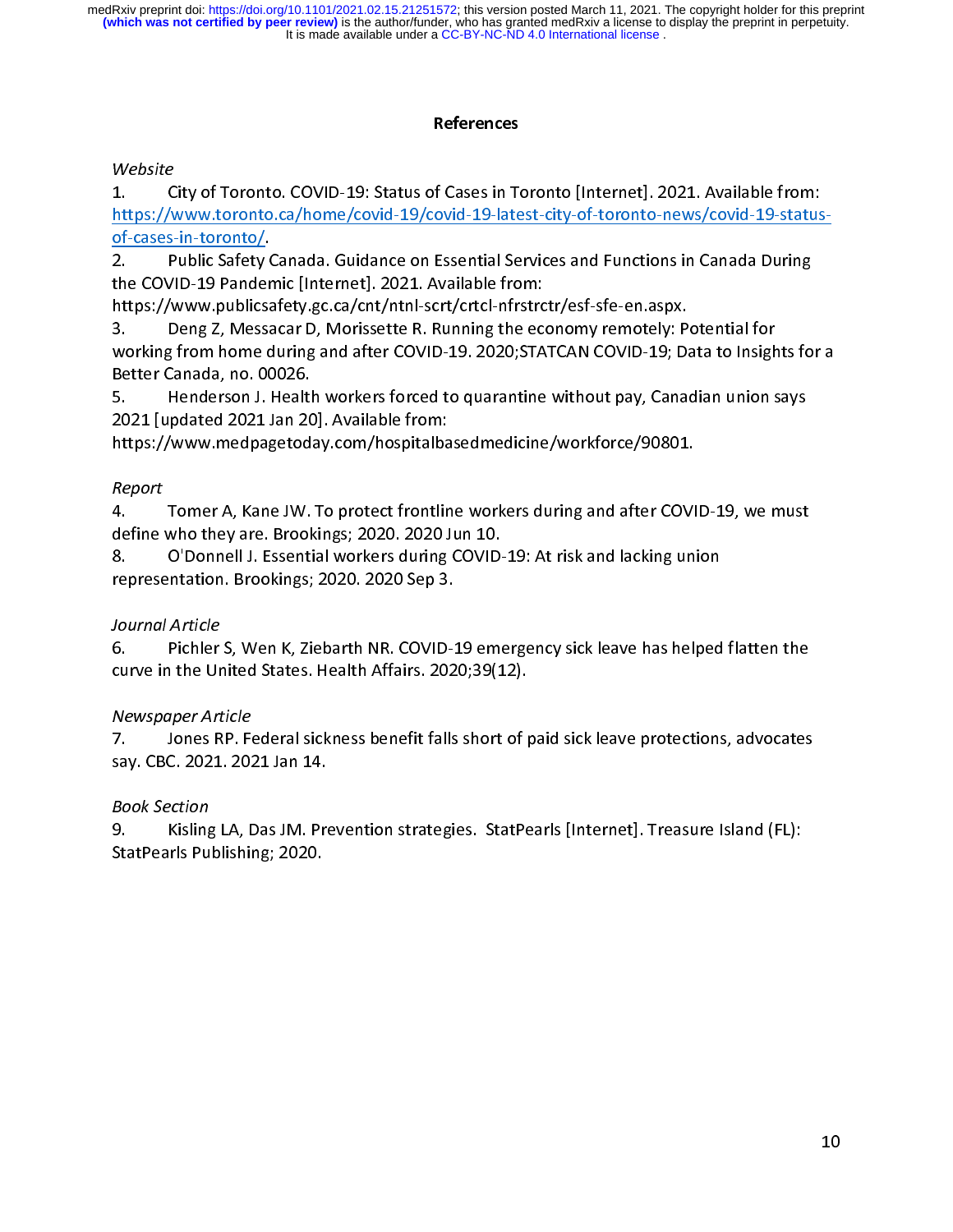#### Figure Legend

|<br>|<br>|<br>| l Figure 1. Daily per-capita COVID-19 cases (A) and deaths (B) and cumulative per-capita COVID-19 cases (C) and deaths (D) by neighbourhood-level proportion of essential workers in Toronto, Canada (January 23, 2020 to January 24, 2021). The daily per-capita rate is depicted<br>as a 7-day rolling average. Stratum 1 represents neighbourhoods with the smallest proportion<br>of the population working in essent as a 7-day rolling average. Stratum 1 represents neighbourhoods with the smallest proportion<br>of the population working in essential services, while stratum 3 represents neighbourhoods<br>with the highest proportion of essenti of the population terms in essential workers. Cases and deaths do not include residents<br>long-term care homes. Essential services include: health, trades, transport, equipment,<br>manufacturing, utilities, sales, services, and long-term care homes. Essential services include: health, trades, transport, equipment,<br>manufacturing, utilities, sales, services, and agriculture. Closure of non-essential workplaces ar<br>indicated by: (a) from the start o manufacturing, utilities, sales, services, and agriculture. Closure of non-essential workpl<br>indicated by: (a) from the start of the first lockdown on March 17, 2020 to (b) the re-op<br>the province on May 18, 2020; (c) the s indicated by: (a) from the start of the first lockdown on March 17, 2020 to (b) the re-opening of<br>the province on May 18, 2020; (c) the start of the  $2^{nd}$ -major restriction on November 23; and (d)<br>the start of a more str the province on May 18, 2020; (c) the start of the  $2^{nd}$ -major restriction on November 23; and (d)<br>the start of a more stringent lockdown on December 26, 2020. By the end of the study period,<br>cumulative rates of cases pe the province on May 18, 2020; (c) the start of the 2""-major restriction on November 23; and (d)<br>the start of a more stringent lockdown on December 26, 2020. By the end of the study period,<br>cumulative rates of cases per 10 cumulative rates of cases per 100,000 population were 1332, 2495, and 4355 in strata 1, 2, and<br>3, respectively; and cumulative rates of COVID-19 deaths per 100,000 population were 49, 81,<br>and 123 in strata 1, 2, and 3, re cumulative rates of cases per 100,000 population were 49, 81,<br>3, respectively; and cumulative rates of COVID-19 deaths per 100,000 population were 49, 81,<br>and 123 in strata 1, 2, and 3, respectively. and 123 in strata 1, 2, and 3, respectively. and 123 in strata 1, 2, and 3, respectively.